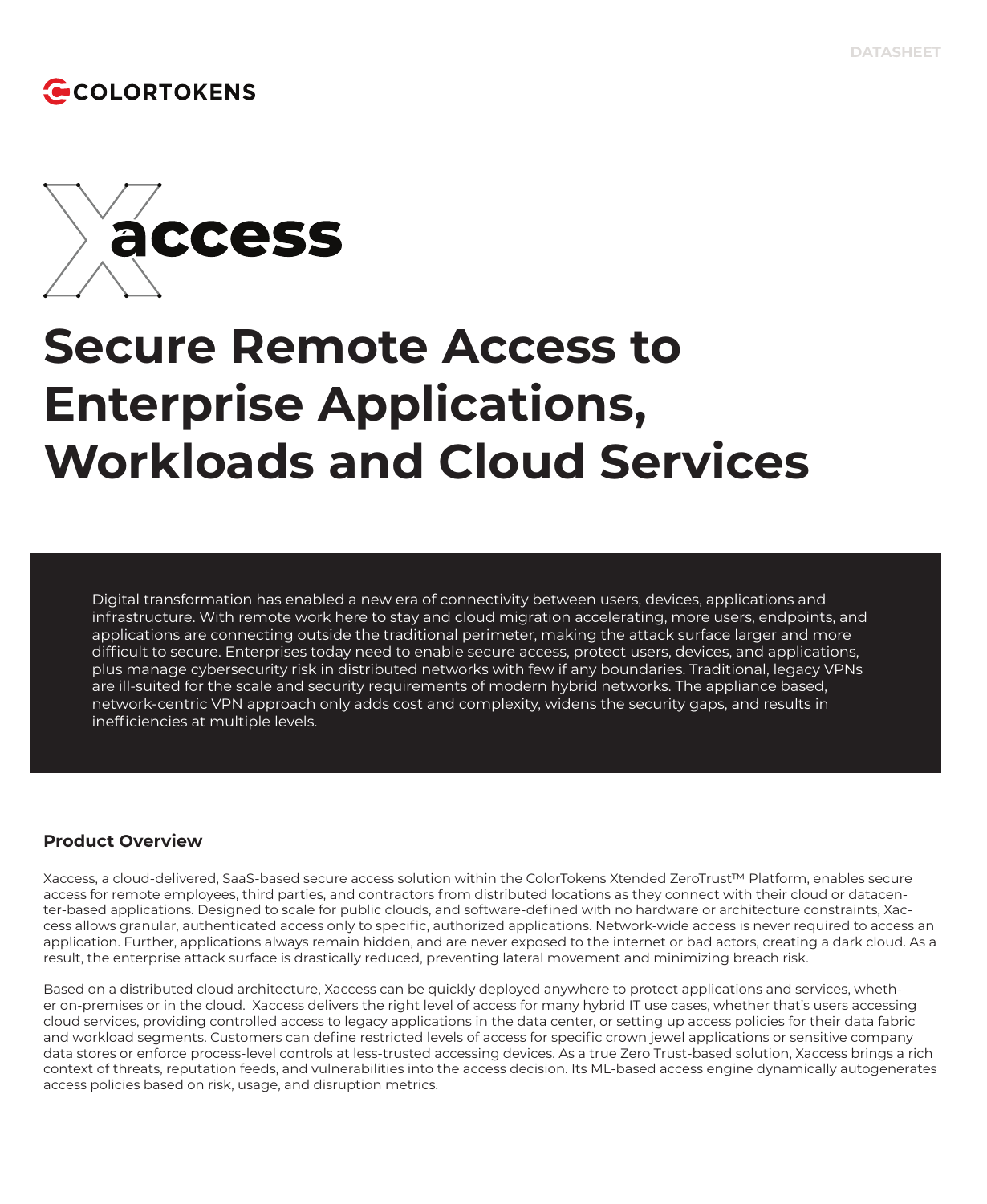## **Highlights**

- Public cloud-based SaaS solution for infinite scalability and global availability
- Deployable across data centers, virtual private clouds (VPCs), and public clouds in a few clicks with readily available Connector images
- Up and running in minutes with seamless, guided, and self-service deployment experiences with the configuration wizard
- Easy to operate and manage at scale with zero-config Connectors, single pane of glass visibility and control, and auto policy recommendations
- Integrated support for multiple identity providers/SSO, including LDAP, SAML/SCIM, and Azure AD
- Continuous and customizable device hygiene checks and auto-quarantine templates
- Deep integration with Xshield identity-based segmentation for seamless on-prem/off-prem access, policy configuration and enforcement, and access to granular and dynamic workload segments.
- $\odot$  Replace VPNs or easily deploy side-by-side
- Data fabric or application access

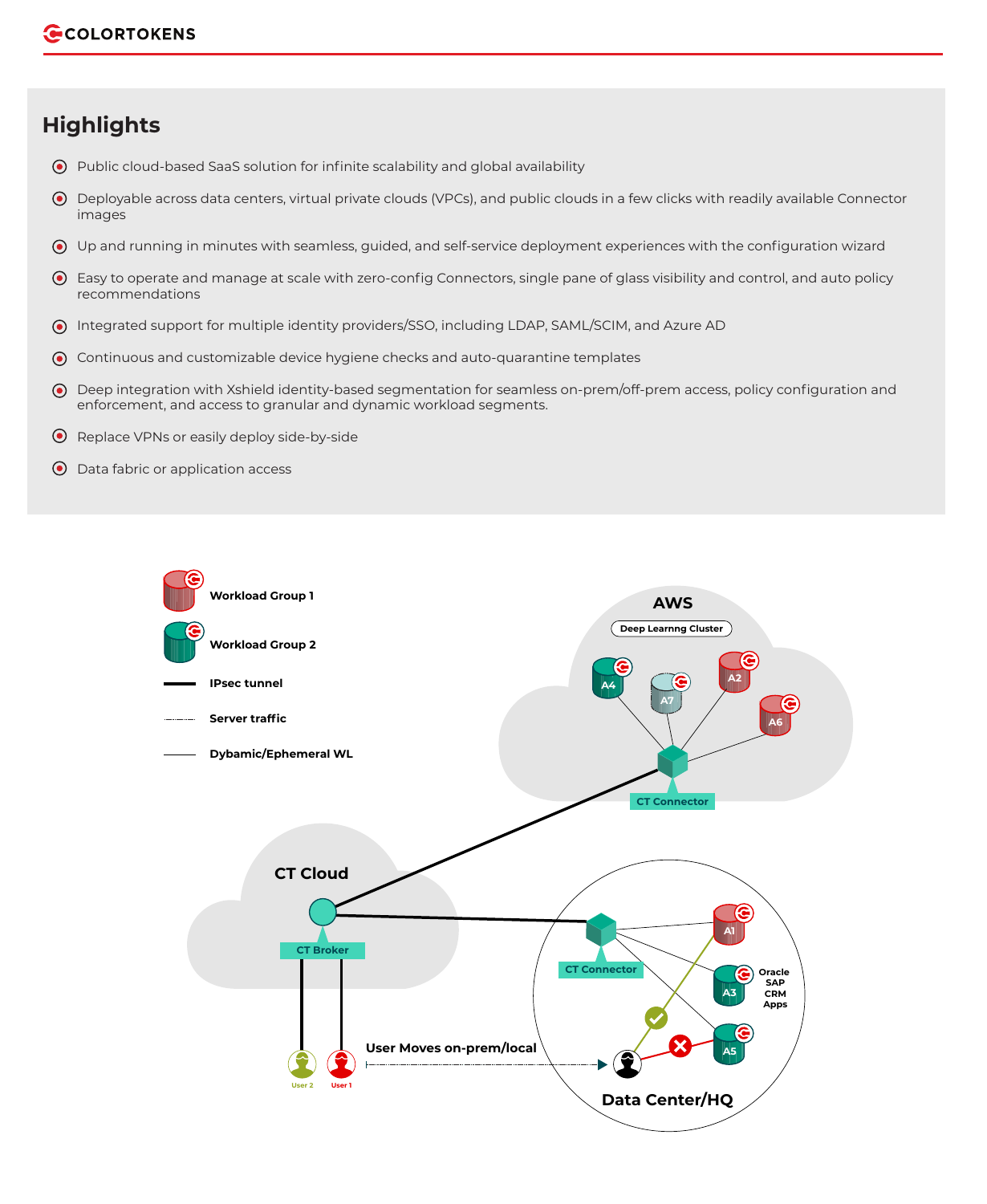## **Features & Benefits**

| <b>Feature/Capability</b>                                                                                                              | <b>Benefit</b>                                                                                                                                                                                                                                                                                                                                                                                                                                                                                                                                                                                                                                                                                        |
|----------------------------------------------------------------------------------------------------------------------------------------|-------------------------------------------------------------------------------------------------------------------------------------------------------------------------------------------------------------------------------------------------------------------------------------------------------------------------------------------------------------------------------------------------------------------------------------------------------------------------------------------------------------------------------------------------------------------------------------------------------------------------------------------------------------------------------------------------------|
| 100% cloud-delivered, SaaS-based remote<br>access solution                                                                             | Xaccess is a 100% cloud-delivered, service-initiated secure access solution that can scale to meet<br>customer needs in any location or globally; there are no user, application, or bandwidth con-<br>straints.                                                                                                                                                                                                                                                                                                                                                                                                                                                                                      |
| Granular application-specific access                                                                                                   | Users are allowed least-privilege access only to specific applications that they are authorized to<br>access. Applications are never exposed to the internet and shielded from bad actors, reducing the<br>attack surface and breach risk.                                                                                                                                                                                                                                                                                                                                                                                                                                                            |
| Configuration wizard with in-app guided<br>deployment                                                                                  | The Xaccess configuration wizard makes deployment and activation quick and simple. Custom-<br>ers can deploy Xaccess across their data centers, virtual private clouds (VPCs), and public clouds<br>and go live in hours, not weeks.                                                                                                                                                                                                                                                                                                                                                                                                                                                                  |
| Easy user onboarding and delightful user<br>experience with zero configuration and<br>zero hassle end-user app (agent)                 | There is no learning curve for end-users, nor any user device configuration changes needed to<br>install and start using Xaccess. IT can push the end-user app to user devices (MacOS, Windows 7<br>and above) using the MDM (mobile device management) tool, or users can download and install<br>Xaccess like any other desktop app. Once installed, users only need to authenticate with the CT-<br>Cloud to start using Xaccess for secure remote access. Xaccess integrates seamlessly with enter-<br>prise identity providers for user authentication and SSO. There is no need to create VPN profiles or<br>select from a list of multiple VPN gateways to connect to for optimal performance. |
| Globally available CT-Brokers with support<br>for bespoke CT-Broker deployment                                                         | Globally distributed CT-Brokers (connection brokers) deliver high-speed, low-latency connectivity<br>with no POP (points of presence) constraints. ColorTokens CT-Brokers are cloud-based and avail-<br>able in multiple geo-regions. Additional CT-Brokers (akin to POPs) can be deployed in minutes<br>anywhere in the world to service customer needs and locations.                                                                                                                                                                                                                                                                                                                               |
| CT-Connector Autoconfiguration                                                                                                         | CT-Connectors (proxy for the app or resource) are autoconfigured and can be deployed in any<br>cloud or data center with just a few clicks.                                                                                                                                                                                                                                                                                                                                                                                                                                                                                                                                                           |
| Support for multiple IDPs (identity<br>providers) and SSO                                                                              | Easily onboard users and import user properties such as departments and groups by integrating<br>multiple directory services, identity providers, and SSO without needing to create new user<br>profiles. Administrators have the additional flexibility to create new user groups and end-point<br>groups in the Xaccess console.<br>Xaccess supports advanced use cases of conglomerates with fragmented enterprise networks                                                                                                                                                                                                                                                                        |
|                                                                                                                                        | and multiple SSOs, along with MSPs hosting multiple customers and businesses that employ<br>third-party contractors, each with a separate SSO.                                                                                                                                                                                                                                                                                                                                                                                                                                                                                                                                                        |
| Device security posture check and auto-<br>quarantine                                                                                  | Easily create and enforce device security posture check rules using system attributes and risk<br>score to verify device status before allowing the connection.                                                                                                                                                                                                                                                                                                                                                                                                                                                                                                                                       |
| Out-of-the-box support for VoIP applica-<br>tions                                                                                      | Xaccess provides out-of-the-box support, with little to no configuration, for static user IPs and<br>policies to enable VoIP services for remote employees.                                                                                                                                                                                                                                                                                                                                                                                                                                                                                                                                           |
| Integration with workload-to-workload<br>segmentation for identity and role-based<br>access to workload segments and cloud<br>services | Integration with ColorTokens Xshield Zero Trust segmentation solution provides automated se-<br>cure user access to cloud services and workload segments, for static and dynamic workloads in<br>the data center or public cloud.                                                                                                                                                                                                                                                                                                                                                                                                                                                                     |
| Intelligent, ML-based automated access<br>policy recommendations                                                                       | Operates at cloud scale with ML-based intelligent policy recommendations to maximize security<br>and minimize the attack surface and risk. Administrators have the flexibility to customize recom-<br>mended policies or create new ones from scratch.                                                                                                                                                                                                                                                                                                                                                                                                                                                |
| Centralized dashboard for visibility and<br>control                                                                                    | All the vital stats, actionable recommendations, and controls are available in an intuitive, easy-to-<br>use dashboard.                                                                                                                                                                                                                                                                                                                                                                                                                                                                                                                                                                               |